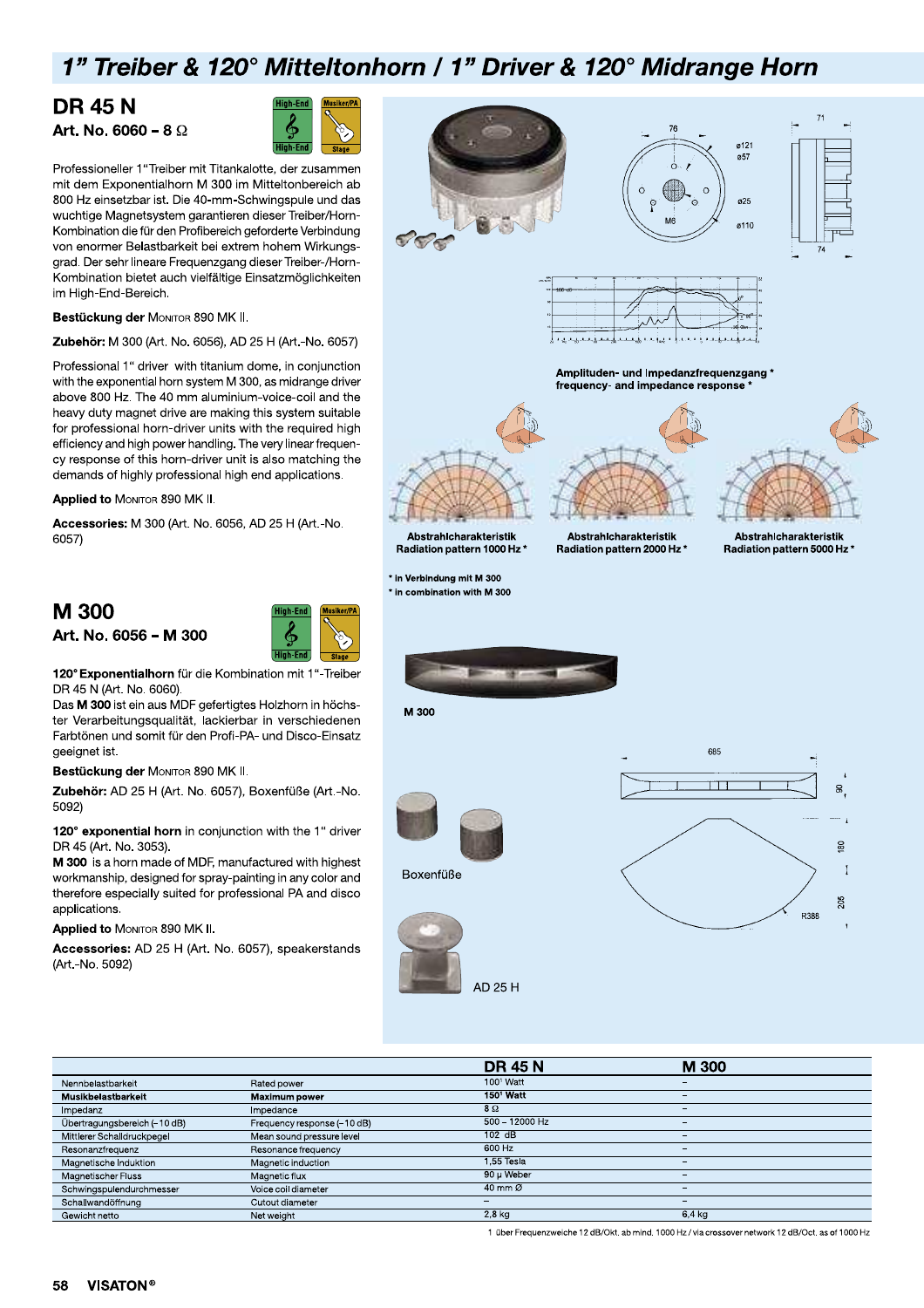# Hochton-Hörner / Horn Tweeter





#### $HTH$  8.7 Art. No. 6037 – 8 Ohm

Professionelles CD-Horn (constant directivity) für den Hochtonbereich ab 3000 Hz. Rechteckhorn aus schwarzem schlagfestem Kunststoff mit einer hochbelastbaren 25 mm Schwingspule. Durch die akustisch günstige Hornfunktion ist ein Einsatz von 3 kHz - 20 kHz möglich. Hierdurch zeichnet sich das Horn als ideales Bauteil für kompakte 2- und 3-Wege-Boxen, für Bühnenmonitore sowie Gesangs- und Instrumentalboxen aus. Hochlonbereich ab 3000 Hz. Hechteckhorn aus scriwar-<br>zem schlagfestem Kunststoff mit einer hochbelastbaren<br>25 mm Schwingspule. Durch die akustisch günstige<br>Hornfunktion ist ein Einsatz von 3 kHz – 20 kHz möglich.<br>Hierdurch

range above 3000 Hz. The square shaped horn system is made of rugged black plastic and equipped with a 25 mm voice-coil for high power handling. The horn can therefore be used as an ideal highrange component for compact 2and 3-way-speakers used as stage monitors or small PA for instruments and vocals.

Applied to MB 115/H, MB 208/H, MB 212/H.



## **TL 16 H** Art. No. 24520 – 8  $\Omega$

High-End Hochtonhorn für den Hochtonbereich ab 5000 Hz. Das extrem leichte Diaphragma aus einer Titan-Aluminiumlegierung weist neben einem extrem dynamischen Impulsverhalten einen sehr linearen Frequenzgang auf. Der kräftige Strontium-Ferrit-Magnet garantiert zusammen mit der 16-mm-Schwingspule einen enormen Wirkungsgrad. Bestückung der MONITOR 890 MK II.

High-End horn driver for the highrange above 7000 Hz. The extremely light aluminium-titanium-alloy diaphragm shows, apart from a very dynamic pulse response, a very linear frequency response. The powerful strontium-ferrite magnet and the 16 mm voice-coil are a guarantee for highest efficiency.

Applied to MONITOR 890 MK II.

| March Highland and Office Charles and Lake<br>Abstrahlcharakteristik<br>Radiation pattern 2000 Hz | <b>Mary Company of Canada</b><br>Abstrahlcharakteristik<br>Radiation pattern 5000 Hz | The property of the party of the<br>Abstrahlcharakteristik<br>Radiation pattern 10000 Hz |                                         |
|---------------------------------------------------------------------------------------------------|--------------------------------------------------------------------------------------|------------------------------------------------------------------------------------------|-----------------------------------------|
|                                                                                                   |                                                                                      | <b>HTH 8.7</b>                                                                           | TL 16 H                                 |
| Nennbelastbarkeit                                                                                 | Rated power                                                                          | 200 <sup>1</sup> Watt                                                                    | 70 <sup>1</sup> / 150 <sup>2</sup> Watt |
| Musikbelastbarkeit                                                                                | <b>Maximum power</b>                                                                 | 300' Watt                                                                                | 1001/200 <sup>2</sup> Watt              |
| Impedanz                                                                                          | Impedance                                                                            | $8\Omega$                                                                                | $8\Omega$                               |
| Übertragungsbereich (-10 dB)                                                                      | Frequency response (-10 dB)                                                          | 1000 - 20000 Hz                                                                          | $2200 - 35000$ Hz                       |
| Mittlerer Schalldruckpegel                                                                        | Mean sound pressure level                                                            | $106$ dB (1W/1 m)                                                                        | 100 dB $(1W/1m)$                        |
| Resonanzfrequenz                                                                                  | Resonance frequency                                                                  | 1400 Hz                                                                                  | 6000 Hz                                 |
| Magnetische Induktion                                                                             | Magnetic induction                                                                   | 1,5 Tesla                                                                                | 1.6 Tesla                               |
| Schwingspulendurchmesser                                                                          | Voice coil diameter                                                                  | $25 \text{ mm}$ $\varnothing$                                                            | 200 µWeber                              |
| Schallwandöffnung                                                                                 | Cutout diameter                                                                      | 120 x 160 mm                                                                             | $16$ mm $\varnothing$                   |
| Gewicht netto                                                                                     | Net weight                                                                           | $0,91$ kg                                                                                | $1,3$ kg                                |

1 über Frequenzweiche 12 dB/Okt. ab mind. 5000 Hz / via crossover network 12 dB/Oct. as of 5000 Hz 2 über Frequenzweiche 12 dB/Okt, ab mind, 7500 Hz / via crossover network 12 dB/Oct, as of 7500 Hz